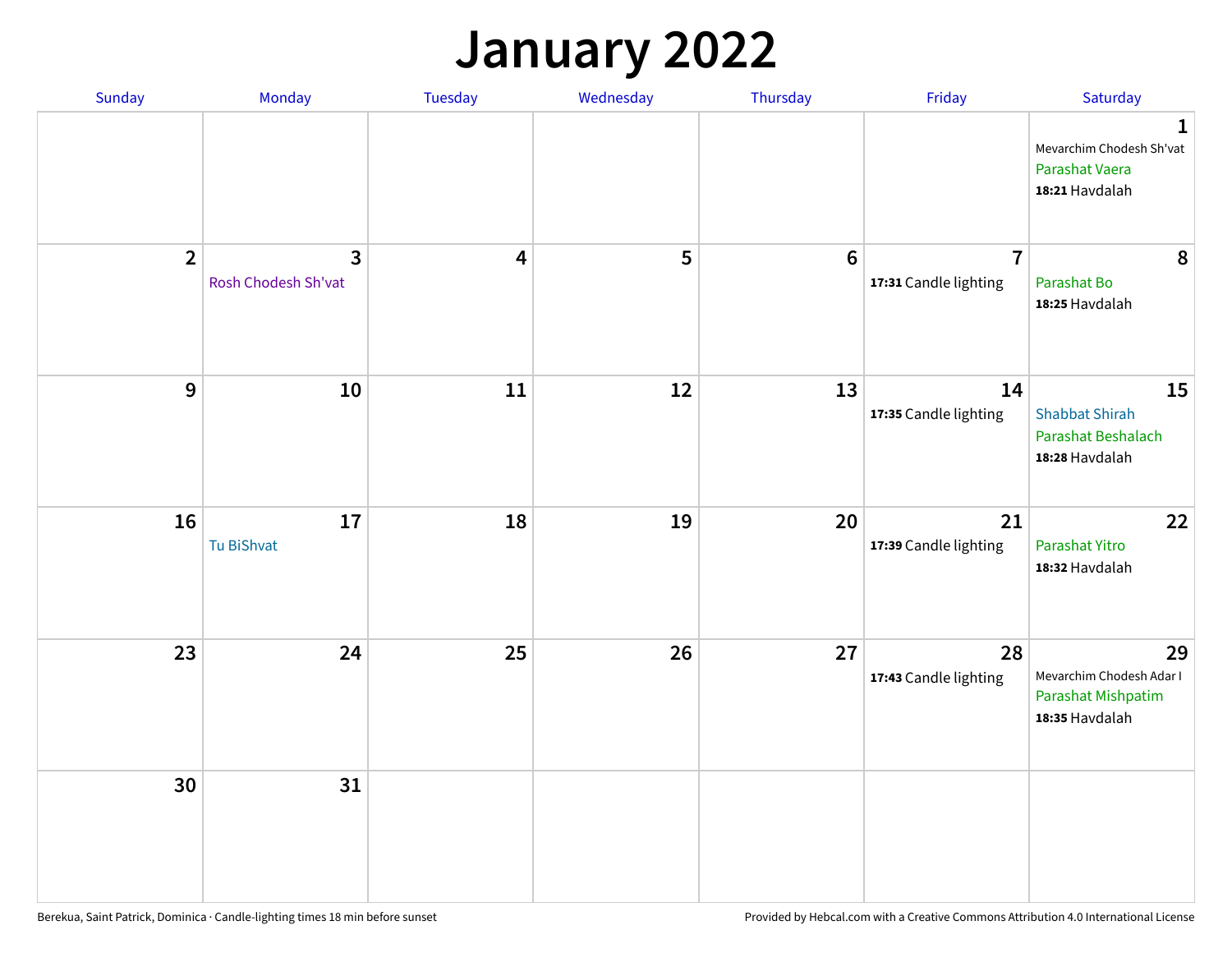# **February 2022**

| Sunday | Monday                  | <b>Tuesday</b>                      | Wednesday                             | Thursday | Friday                                           | Saturday                                                                                          |
|--------|-------------------------|-------------------------------------|---------------------------------------|----------|--------------------------------------------------|---------------------------------------------------------------------------------------------------|
|        |                         | $\mathbf{1}$<br>Rosh Chodesh Adar I | $\overline{2}$<br>Rosh Chodesh Adar I | 3        | $\overline{\mathbf{4}}$<br>17:46 Candle lighting | 5<br>Parashat Terumah<br>18:38 Havdalah                                                           |
| $6\,$  | $\overline{\mathbf{7}}$ | 8                                   | 9                                     | 10       | 11<br>17:49 Candle lighting                      | 12<br>Parashat Tetzaveh<br>18:41 Havdalah                                                         |
| 13     | 14                      | 15<br><b>Purim Katan</b>            | 16                                    | 17       | 18<br>17:52 Candle lighting                      | 19<br>Parashat Ki Tisa<br>18:43 Havdalah                                                          |
| 20     | 21                      | 22                                  | 23                                    | 24       | 25<br>17:54 Candle lighting                      | 26<br><b>Shabbat Shekalim</b><br>Mevarchim Chodesh Adar II<br>Parashat Vayakhel<br>18:44 Havdalah |
| 27     | 28                      |                                     |                                       |          |                                                  |                                                                                                   |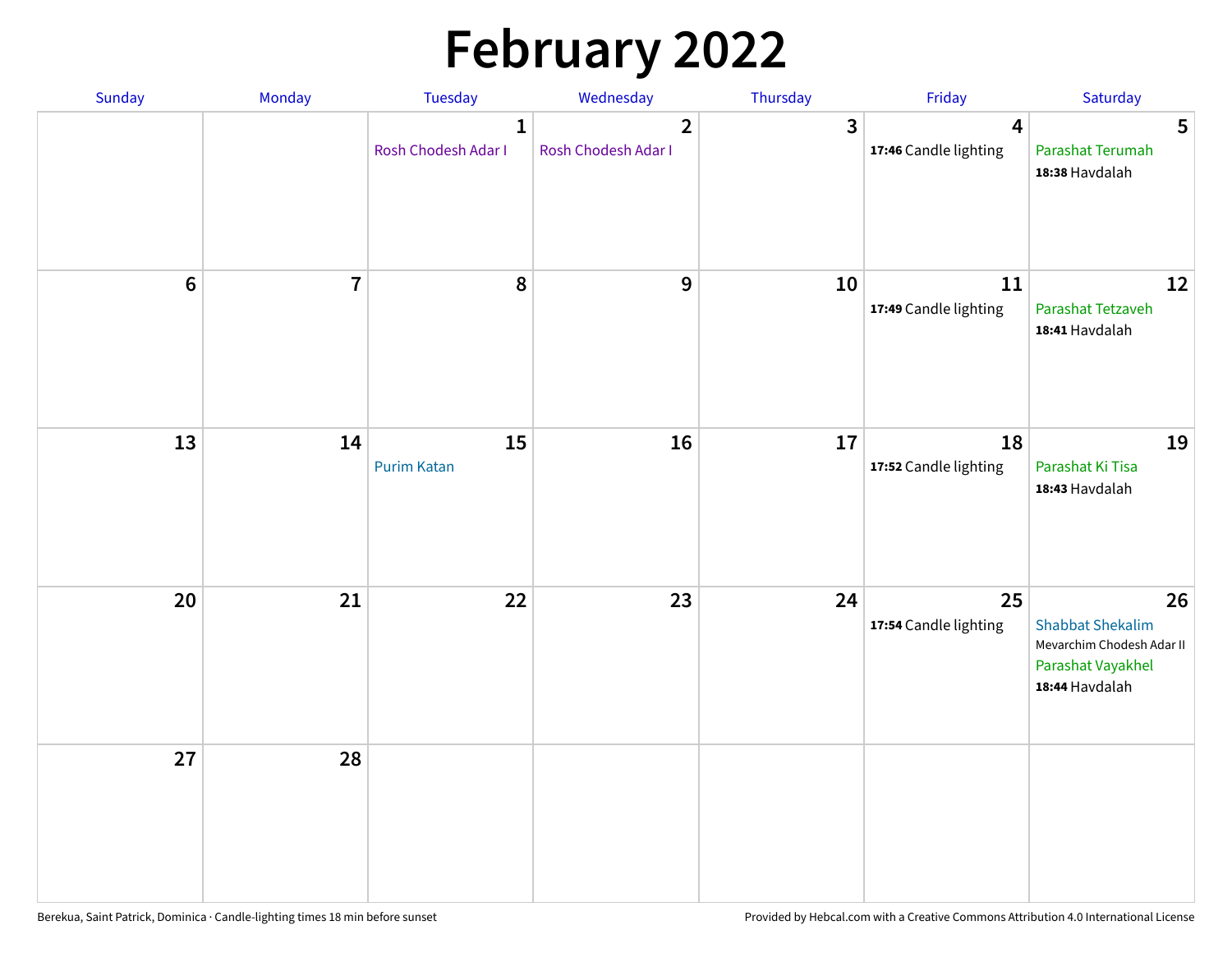## **March 2022**

| Sunday           | Monday         | <b>Tuesday</b> | Wednesday                                                                                | Thursday                  | Friday                                              | Saturday                                                                                   |
|------------------|----------------|----------------|------------------------------------------------------------------------------------------|---------------------------|-----------------------------------------------------|--------------------------------------------------------------------------------------------|
|                  |                | $\mathbf{1}$   | $\overline{2}$                                                                           | 3<br>Rosh Chodesh Adar II | 4<br>Rosh Chodesh Adar II<br>17:55 Candle lighting  | 5<br>Parashat Pekudei<br>18:46 Havdalah                                                    |
| $\boldsymbol{6}$ | $\overline{1}$ | 8              | $\boldsymbol{9}$                                                                         | 10                        | 11<br>17:56 Candle lighting                         | 12<br>Shabbat Zachor<br>Parashat Vayikra<br>18:47 Havdalah                                 |
| 13               | 14             | 15             | 16<br>05:09 Fast begins<br><b>Ta'anit Esther</b><br>18:42 Fast ends<br><b>Erev Purim</b> | 17<br>Purim               | 18<br><b>Shushan Purim</b><br>17:57 Candle lighting | 19<br>Parashat Tzav<br>18:48 Havdalah                                                      |
| 20               | 21             | 22             | 23                                                                                       | 24                        | 25<br>17:58 Candle lighting                         | 26<br><b>Shabbat Parah</b><br>Mevarchim Chodesh Nisan<br>Parashat Shmini<br>18:49 Havdalah |
| 27               | 28             | 29             | 30                                                                                       | 31                        |                                                     |                                                                                            |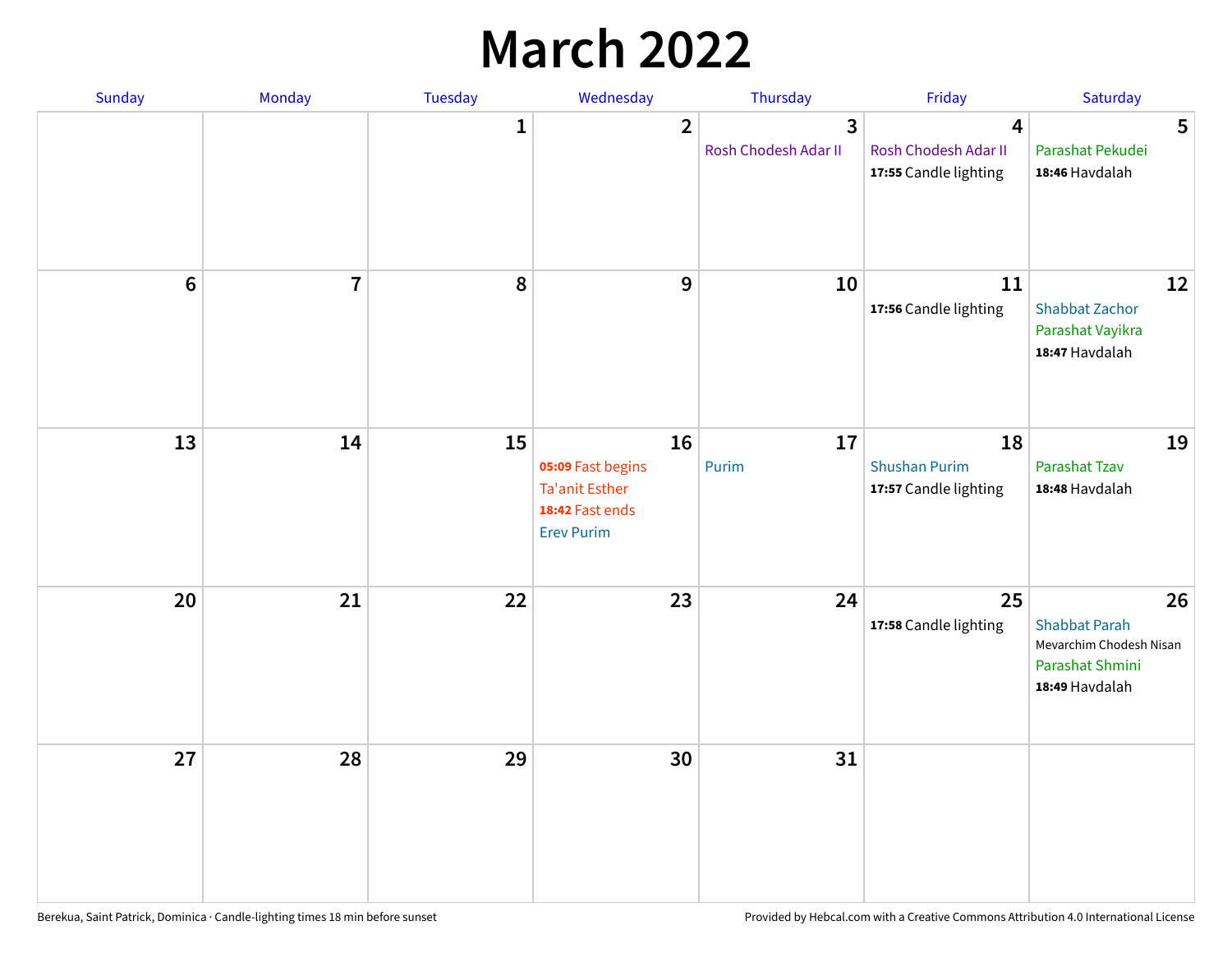## **April 2022**

| Sunday                                   | Monday                  | <b>Tuesday</b>         | Wednesday             | Thursday                                        | Friday                                                                                            | Saturday                                                                                                            |
|------------------------------------------|-------------------------|------------------------|-----------------------|-------------------------------------------------|---------------------------------------------------------------------------------------------------|---------------------------------------------------------------------------------------------------------------------|
|                                          |                         |                        |                       |                                                 | $\mathbf{1}$<br>17:59 Candle lighting                                                             | $\overline{2}$<br><b>Shabbat HaChodesh</b><br><b>Rosh Chodesh Nisan</b><br><b>Parashat Tazria</b><br>18:50 Havdalah |
| 3                                        | $\overline{\mathbf{4}}$ | 5                      | $6\phantom{1}6$       | $\overline{7}$                                  | 8<br>18:00 Candle lighting                                                                        | 9<br><b>Shabbat HaGadol</b><br>Parashat Metzora<br>18:51 Havdalah                                                   |
| 10                                       | 11<br>Yom HaAliyah      | 12                     | 13                    | 14                                              | 15<br>04:46 Fast begins<br><b>Ta'anit Bechorot</b><br><b>Erev Pesach</b><br>18:01 Candle lighting | 16<br>Pesach I<br>18:52 Candle lighting                                                                             |
| 17<br><b>Pesach II</b><br>18:53 Havdalah | 18<br>Pesach III (CH"M) | 19<br>Pesach IV (CH"M) | 20<br>Pesach V (CH"M) | 21<br>Pesach VI (CH"M)<br>18:02 Candle lighting | 22<br><b>Pesach VII</b><br>18:03 Candle lighting                                                  | 23<br><b>Pesach VIII</b><br>18:54 Havdalah                                                                          |
| 24                                       | 25                      | 26                     | 27                    | 28<br>Yom HaShoah                               | 29<br>18:04 Candle lighting                                                                       | 30<br>Mevarchim Chodesh Iyyar<br>Parashat Achrei Mot<br>18:56 Havdalah                                              |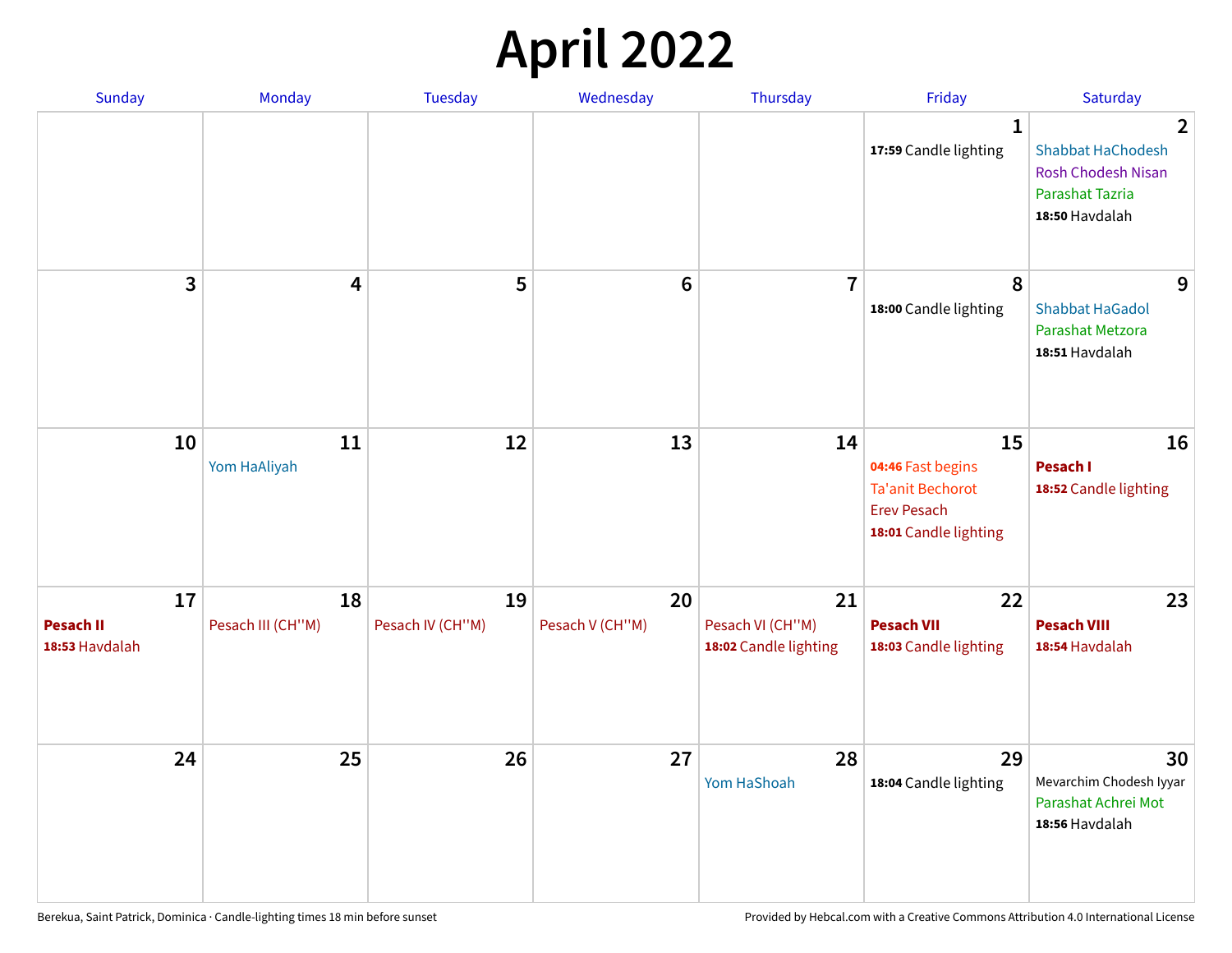## **May 2022**

| Sunday                             | Monday                               | Tuesday                  | Wednesday                                | Thursday            | Friday                                   | Saturday                                                               |
|------------------------------------|--------------------------------------|--------------------------|------------------------------------------|---------------------|------------------------------------------|------------------------------------------------------------------------|
| $\mathbf{1}$<br>Rosh Chodesh Iyyar | $\overline{2}$<br>Rosh Chodesh Iyyar | 3                        | $\overline{\mathbf{4}}$<br>Yom HaZikaron | 5<br>Yom HaAtzma'ut | $6\phantom{1}6$<br>18:06 Candle lighting | $\overline{7}$<br>Parashat Kedoshim<br>18:58 Havdalah                  |
| $\pmb{8}$                          | $\mathbf{9}$                         | 10                       | 11                                       | 12                  | 13<br>18:08 Candle lighting              | 14<br>Parashat Emor<br>19:01 Havdalah                                  |
| 15<br>Pesach Sheni                 | 16                                   | 17                       | 18                                       | 19<br>Lag BaOmer    | 20<br>18:10 Candle lighting              | 21<br>Parashat Behar<br>19:03 Havdalah                                 |
| 22                                 | 23                                   | 24                       | 25                                       | 26                  | 27<br>18:12 Candle lighting              | 28<br>Mevarchim Chodesh Sivan<br>Parashat Bechukotai<br>19:06 Havdalah |
| 29<br>Yom Yerushalayim             | 30                                   | 31<br>Rosh Chodesh Sivan |                                          |                     |                                          |                                                                        |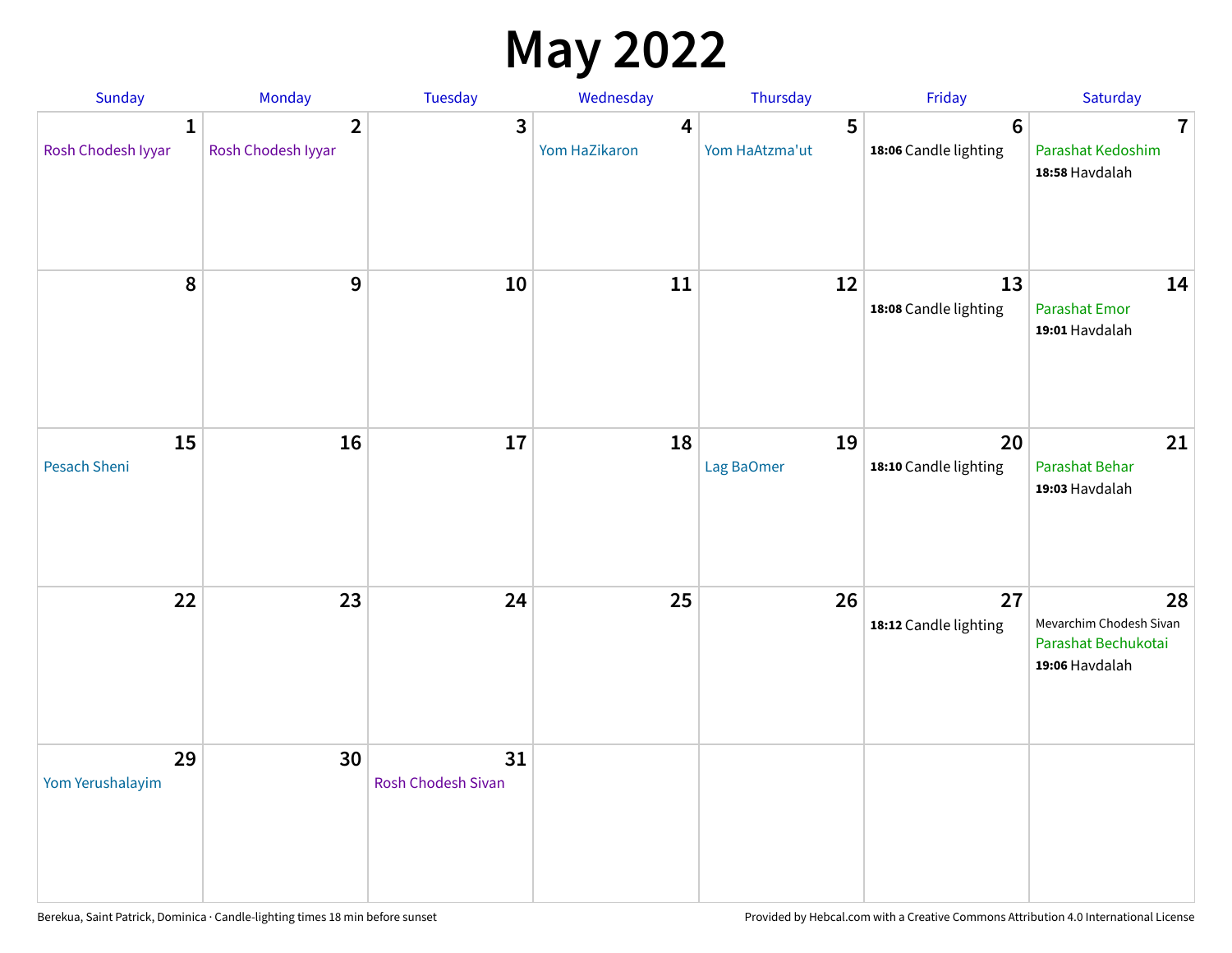#### **June 2022**

| Sunday                                         | Monday                                                | Tuesday        | Wednesday                       | Thursday                        | Friday                      | Saturday                                                               |
|------------------------------------------------|-------------------------------------------------------|----------------|---------------------------------|---------------------------------|-----------------------------|------------------------------------------------------------------------|
|                                                |                                                       |                | 1                               | $\overline{2}$                  | 3<br>18:15 Candle lighting  | 4<br><b>Erev Shavuot</b><br>Parashat Bamidbar<br>19:08 Candle lighting |
| 5<br><b>Shavuot I</b><br>19:09 Candle lighting | $6\phantom{1}$<br><b>Shavuot II</b><br>19:09 Havdalah | $\overline{7}$ | 8                               | 9                               | 10<br>18:17 Candle lighting | 11<br><b>Parashat Nasso</b><br>19:11 Havdalah                          |
| 12                                             | 13                                                    | 14             | 15                              | 16                              | 17<br>18:19 Candle lighting | 18<br>Parashat Beha'alotcha<br>19:13 Havdalah                          |
| 19                                             | 20                                                    | 21             | 22                              | 23                              | 24<br>18:20 Candle lighting | 25<br>Mevarchim Chodesh Tamuz<br>Parashat Sh'lach<br>19:14 Havdalah    |
| 26                                             | 27                                                    | 28             | 29<br><b>Rosh Chodesh Tamuz</b> | 30<br><b>Rosh Chodesh Tamuz</b> |                             |                                                                        |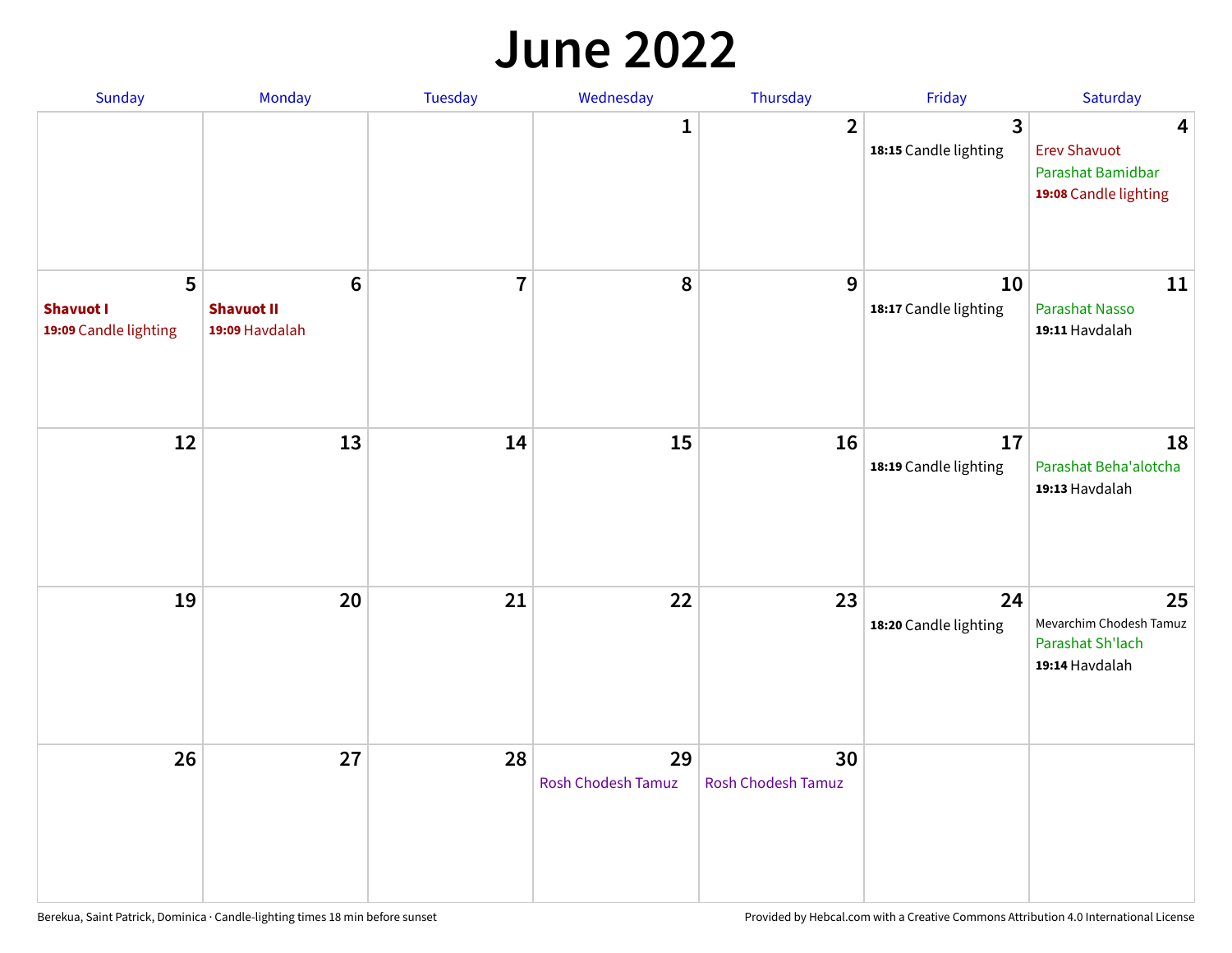## **July 2022**

| Sunday                                                           | Monday                  | Tuesday | Wednesday      | Thursday       | Friday                                         | Saturday                                                                |
|------------------------------------------------------------------|-------------------------|---------|----------------|----------------|------------------------------------------------|-------------------------------------------------------------------------|
|                                                                  |                         |         |                |                | $\mathbf{1}$<br>18:21 Candle lighting          | $\overline{2}$<br>Parashat Korach<br>19:15 Havdalah                     |
| $\mathbf{3}$                                                     | $\overline{\mathbf{4}}$ | 5       | $6\phantom{1}$ | $\overline{7}$ | $\boldsymbol{8}$<br>18:21 Candle lighting      | 9<br><b>Parashat Chukat</b><br>19:15 Havdalah                           |
| 10                                                               | 11                      | 12      | 13             | 14             | 15<br>18:21 Candle lighting                    | 16<br><b>Parashat Balak</b><br>19:14 Havdalah                           |
| 17<br>04:34 Fast begins<br><b>Tzom Tammuz</b><br>19:07 Fast ends | 18                      | 19      | 20             | 21             | 22<br>18:20 Candle lighting                    | 23<br>Mevarchim Chodesh Av<br><b>Parashat Pinchas</b><br>19:12 Havdalah |
| 24                                                               | 25                      | 26      | 27             | 28             | 29<br>Rosh Chodesh Av<br>18:18 Candle lighting | 30<br>Parashat Matot-Masei<br>19:10 Havdalah                            |
| 31                                                               |                         |         |                |                |                                                |                                                                         |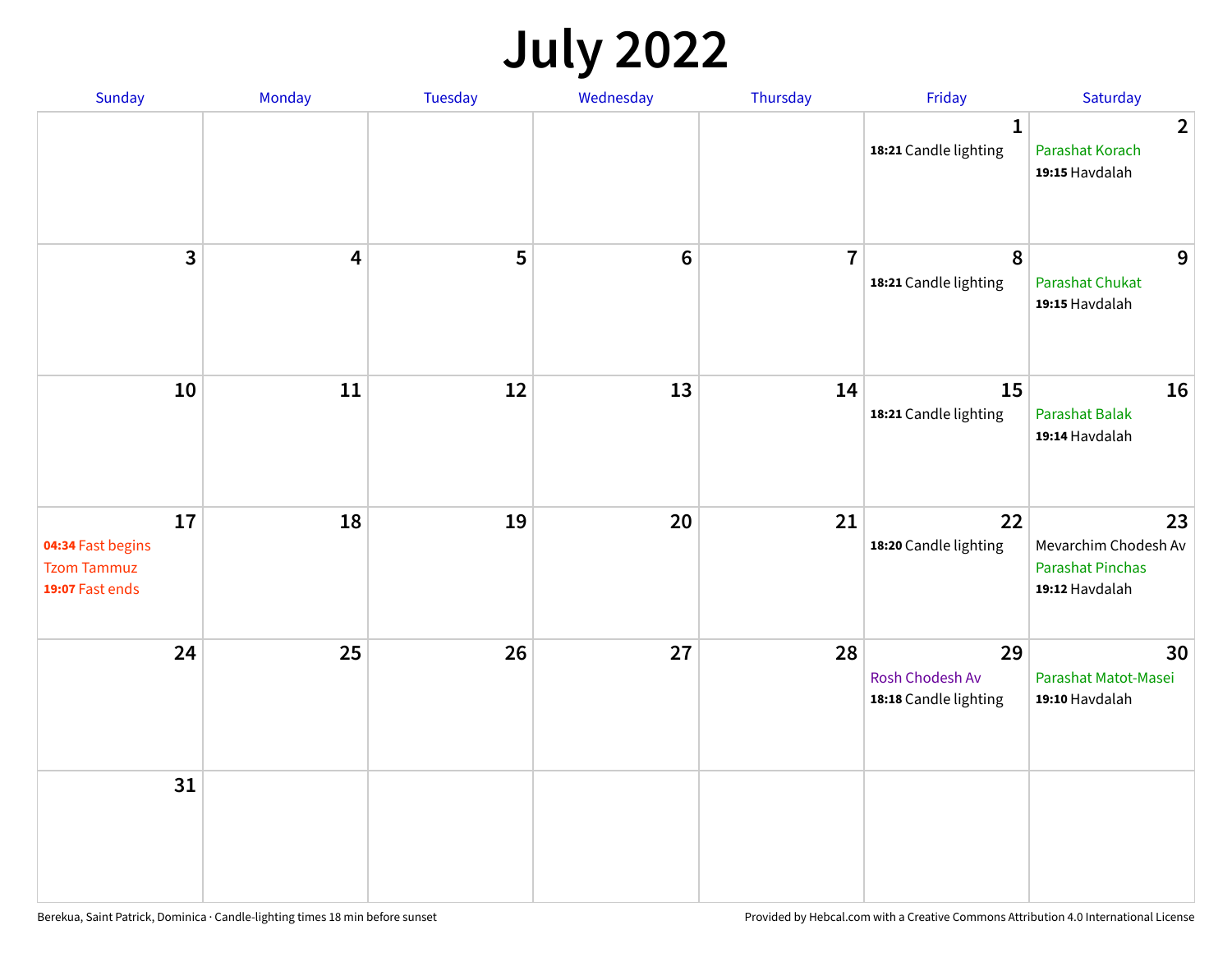## **August 2022**

| Sunday                                                      | Monday       | <b>Tuesday</b> | Wednesday | Thursday | Friday                                 | Saturday                                                                                                                       |
|-------------------------------------------------------------|--------------|----------------|-----------|----------|----------------------------------------|--------------------------------------------------------------------------------------------------------------------------------|
|                                                             | $\mathbf{1}$ | $\overline{2}$ | 3         | 4        | 5<br>18:15 Candle lighting             | $6\phantom{1}6$<br><b>Shabbat Chazon</b><br>18:33 Fast begins<br>Erev Tish'a B'Av<br><b>Parashat Devarim</b><br>19:07 Havdalah |
| $\overline{7}$<br>Tish'a B'Av (observed)<br>19:00 Fast ends | 8            | 9              | 10        | 11       | 12<br>Tu B'Av<br>18:12 Candle lighting | 13<br><b>Shabbat Nachamu</b><br>Parashat Vaetchanan<br>19:03 Havdalah                                                          |
| 14                                                          | 15           | 16             | 17        | 18       | 19<br>18:08 Candle lighting            | 20<br>Mevarchim Chodesh Elul<br><b>Parashat Eikev</b><br>18:58 Havdalah                                                        |
| 21                                                          | 22           | 23             | 24        | 25       | 26<br>18:03 Candle lighting            | 27<br><b>Rosh Chodesh Elul</b><br>Parashat Re'eh<br>18:53 Havdalah                                                             |
| 28<br>Rosh Hashana LaBehemot<br><b>Rosh Chodesh Elul</b>    | 29           | 30             | 31        |          |                                        |                                                                                                                                |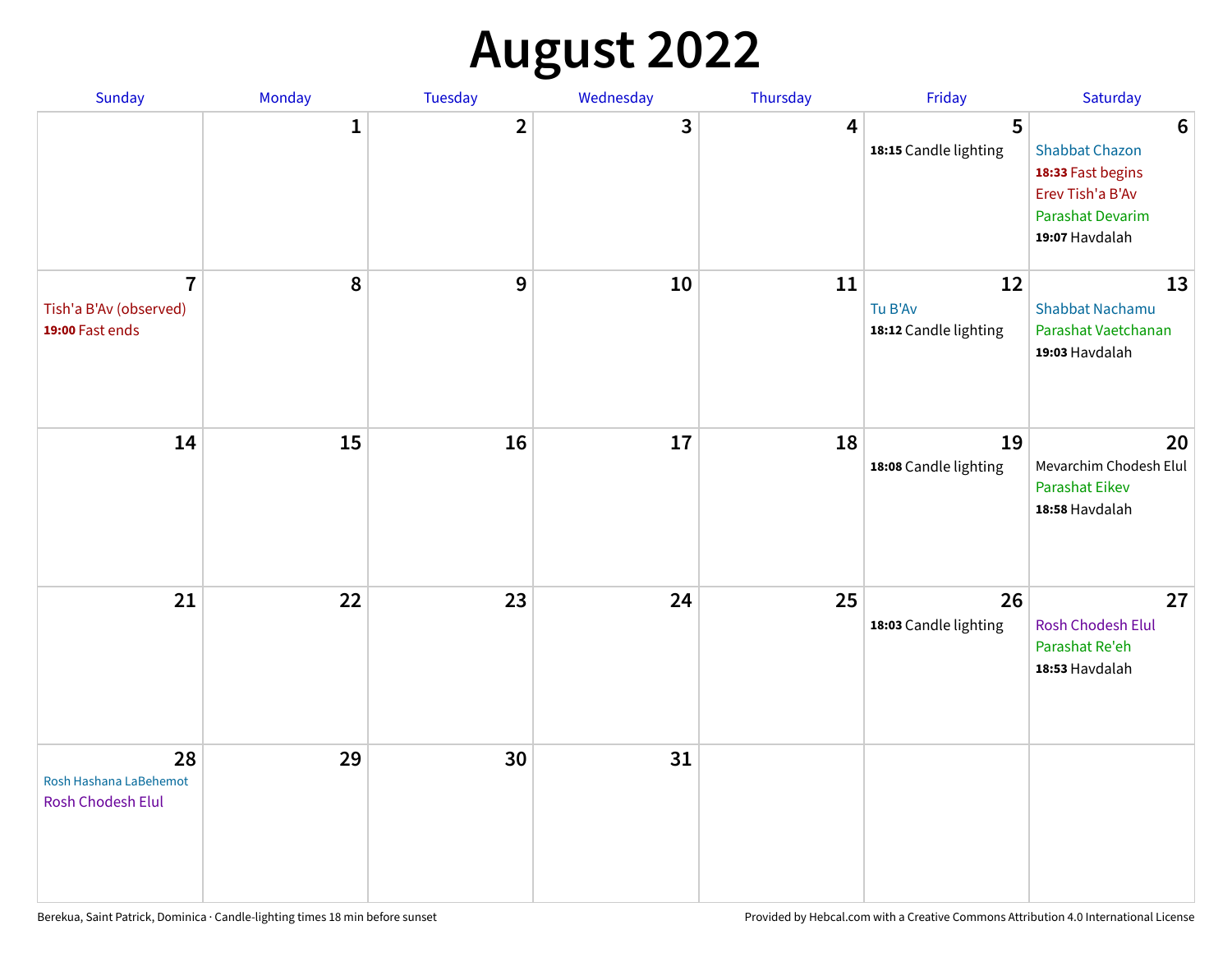## **September 2022**

| Sunday                                           | Monday                                           | Tuesday                                        | Wednesday                                                          | Thursday     | Friday                                  | Saturday                                                  |
|--------------------------------------------------|--------------------------------------------------|------------------------------------------------|--------------------------------------------------------------------|--------------|-----------------------------------------|-----------------------------------------------------------|
|                                                  |                                                  |                                                |                                                                    | $\mathbf{1}$ | $\overline{2}$<br>17:58 Candle lighting | 3<br><b>Parashat Shoftim</b><br>18:48 Havdalah            |
| $\overline{\mathbf{4}}$                          | 5                                                | $6\phantom{1}6$                                | $\overline{7}$                                                     | 8            | 9<br>17:53 Candle lighting              | 10<br>Parashat Ki Teitzei<br>18:43 Havdalah               |
| $11\,$                                           | 12                                               | 13                                             | 14                                                                 | 15           | 16<br>17:48 Candle lighting             | 17<br>Leil Selichot<br>Parashat Ki Tavo<br>18:37 Havdalah |
| 18                                               | 19                                               | 20                                             | 21                                                                 | 22           | 23<br>17:42 Candle lighting             | 24<br>Parashat Nitzavim<br>18:32 Havdalah                 |
| 25<br>Erev Rosh Hashana<br>17:41 Candle lighting | 26<br>Rosh Hashana 5783<br>18:30 Candle lighting | 27<br><b>Rosh Hashana II</b><br>18:29 Havdalah | 28<br>04:51 Fast begins<br><b>Tzom Gedaliah</b><br>18:23 Fast ends | 29           | 30<br>17:37 Candle lighting             |                                                           |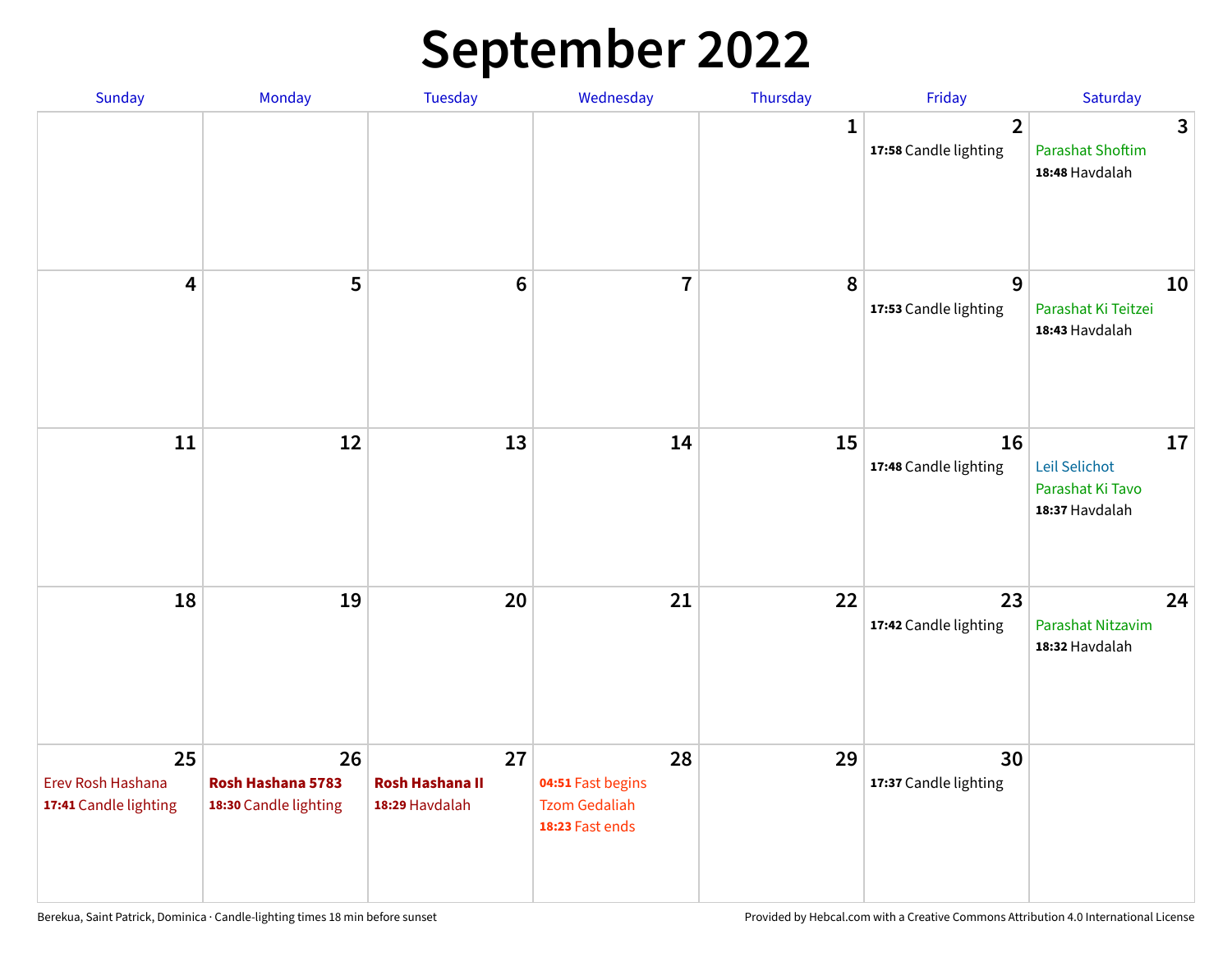## **October 2022**

| Sunday                                                   | <b>Monday</b>                                        | <b>Tuesday</b>                                                    | Wednesday                                | Thursday               | Friday                                         | Saturday                                                                       |
|----------------------------------------------------------|------------------------------------------------------|-------------------------------------------------------------------|------------------------------------------|------------------------|------------------------------------------------|--------------------------------------------------------------------------------|
|                                                          |                                                      |                                                                   |                                          |                        |                                                | $\mathbf 1$<br><b>Shabbat Shuva</b><br>Parashat Vayeilech<br>18:26 Havdalah    |
| $\overline{2}$                                           | $\mathbf{3}$                                         | $\overline{4}$<br><b>Erev Yom Kippur</b><br>17:34 Candle lighting | 5<br><b>Yom Kippur</b><br>18:23 Havdalah | 6                      | $\overline{7}$<br>17:32 Candle lighting        | 8<br>Parashat Ha'Azinu<br>18:21 Havdalah                                       |
| 9<br><b>Erev Sukkot</b><br>17:30 Candle lighting         | 10<br><b>Sukkot I</b><br>18:20 Candle lighting       | 11<br><b>Sukkot II</b><br>18:19 Havdalah                          | 12<br>Sukkot III (CH"M)                  | 13<br>Sukkot IV (CH"M) | 14<br>Sukkot V (CH"M)<br>17:27 Candle lighting | 15<br>Sukkot VI (CH"M)<br>18:17 Havdalah                                       |
| 16<br>Sukkot VII (Hoshana Raba)<br>17:26 Candle lighting | 17<br><b>Shmini Atzeret</b><br>18:16 Candle lighting | 18<br><b>Simchat Torah</b><br>18:15 Havdalah                      | 19                                       | 20                     | 21<br>17:23 Candle lighting                    | 22<br>Mevarchim Chodesh Cheshvan<br><b>Parashat Bereshit</b><br>18:13 Havdalah |
| 23                                                       | 24                                                   | 25<br>Rosh Chodesh Cheshvan                                       | 26<br>Rosh Chodesh Cheshvan              | 27                     | 28<br>17:19 Candle lighting                    | 29<br>Parashat Noach<br>18:10 Havdalah                                         |
| 30                                                       | 31                                                   |                                                                   |                                          |                        |                                                |                                                                                |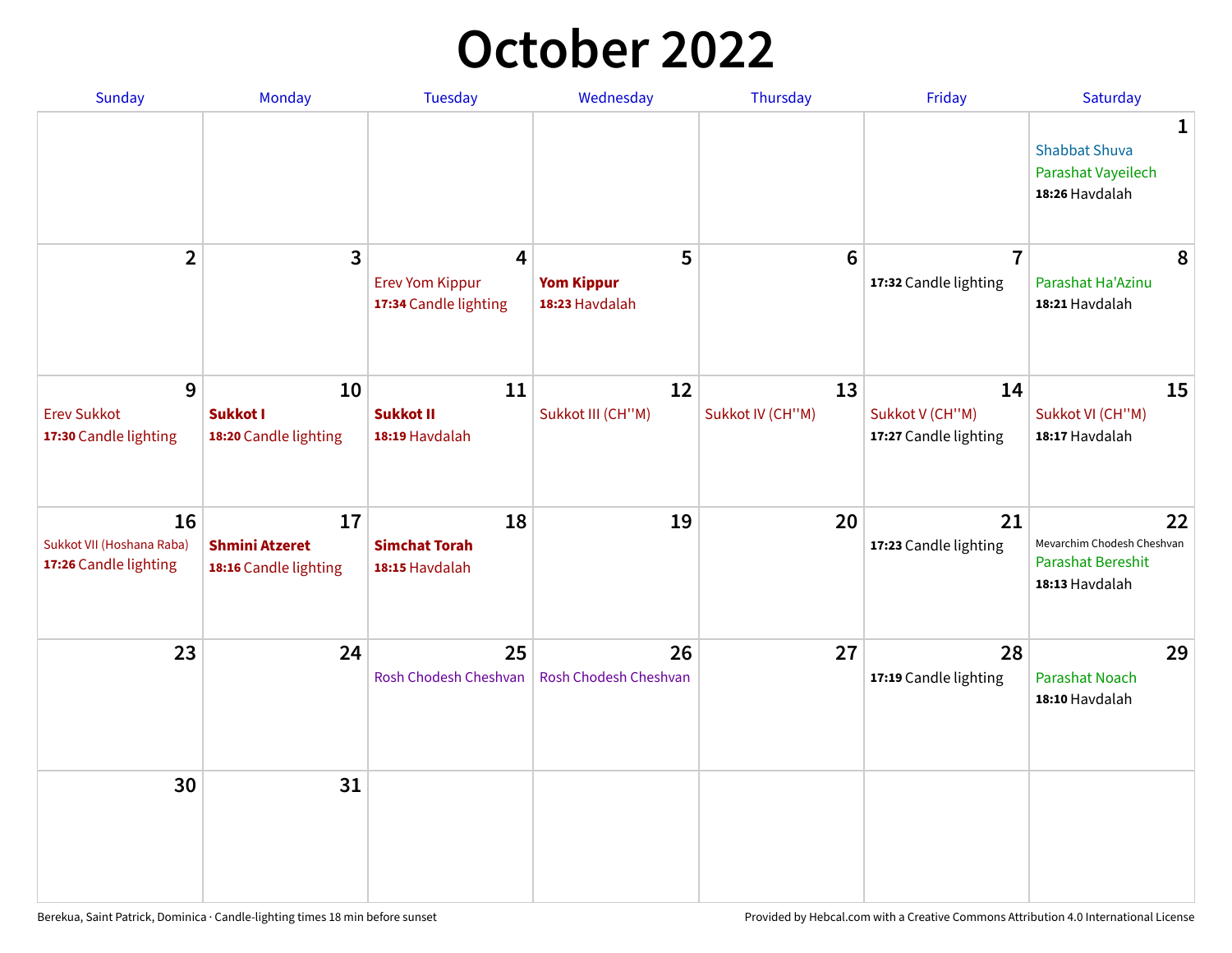#### **November 2022**

| Sunday         | Monday         | <b>Tuesday</b>                                 | Wednesday        | Thursday                  | Friday                                             | Saturday                                                                 |
|----------------|----------------|------------------------------------------------|------------------|---------------------------|----------------------------------------------------|--------------------------------------------------------------------------|
|                |                | $\mathbf{1}$<br>Yom HaAliyah School Observance | $\mathbf{2}$     | $\mathbf{3}$              | $\overline{\mathbf{4}}$<br>17:16 Candle lighting   | 5<br>Parashat Lech-Lecha<br>18:08 Havdalah                               |
| $6\phantom{a}$ | $\overline{7}$ | 8                                              | $\boldsymbol{9}$ | 10                        | 11<br>17:15 Candle lighting                        | 12<br>Parashat Vayera<br>18:06 Havdalah                                  |
| 13             | 14             | 15                                             | 16               | 17                        | 18<br>17:14 Candle lighting                        | 19<br>Mevarchim Chodesh Kislev<br>Parashat Chayei Sara<br>18:06 Havdalah |
| 20             | 21             | 22                                             | 23<br>Sigd       | 24<br>Rosh Chodesh Kislev | 25<br>Rosh Chodesh Kislev<br>17:14 Candle lighting | 26<br>Parashat Toldot<br>18:06 Havdalah                                  |
| 27             | 28             | 29                                             | 30               |                           |                                                    |                                                                          |